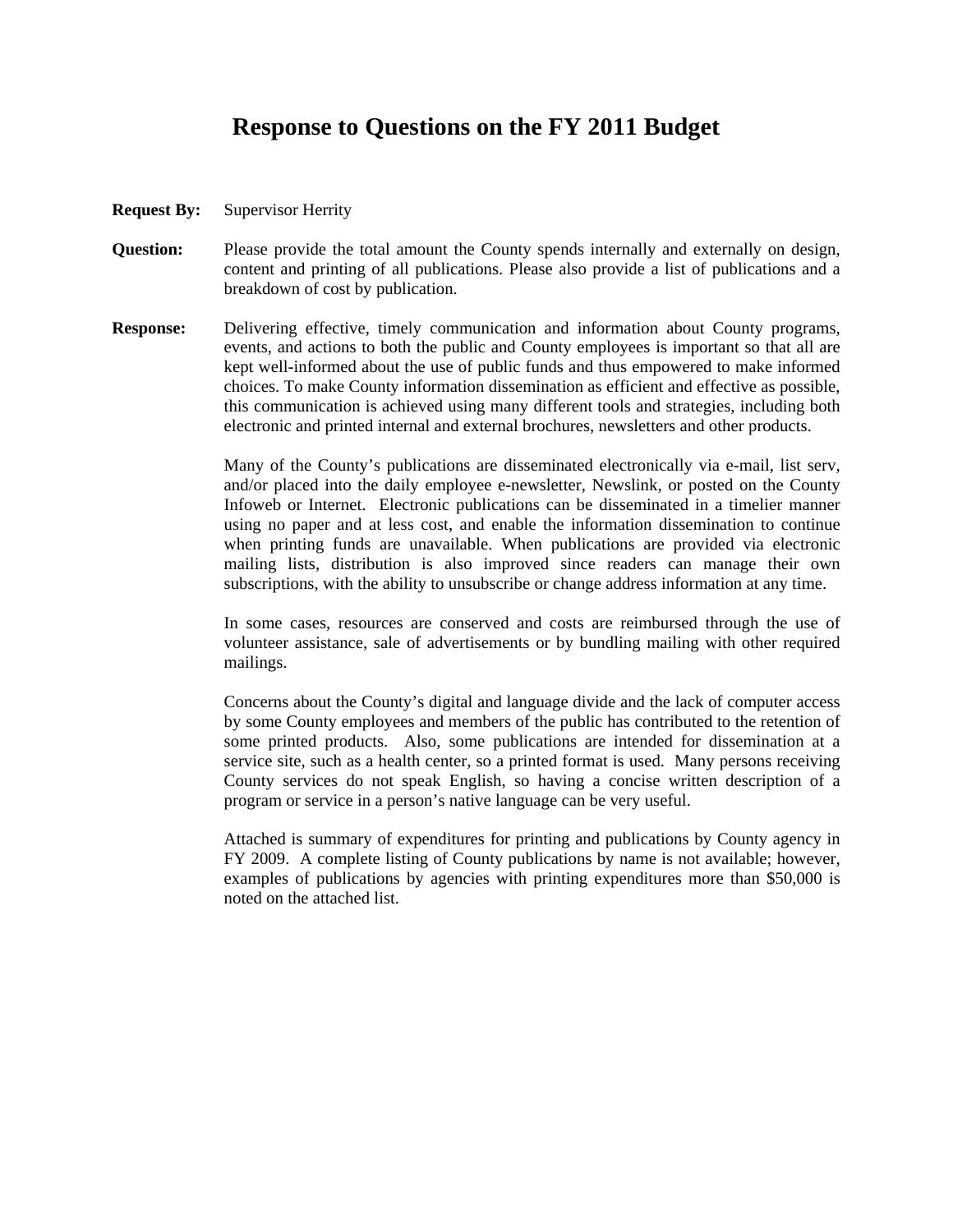## **FY 2009 Printing and Binding Costs**

|            |                                                 |        |                                                                       | FY 2009                      |                                                                                                                   |
|------------|-------------------------------------------------|--------|-----------------------------------------------------------------------|------------------------------|-------------------------------------------------------------------------------------------------------------------|
|            | <b>FUND FUND TITLE</b>                          |        | <b>AGENCY AGENCY TITLE</b>                                            | <b>EXPENDITURES COMMENTS</b> |                                                                                                                   |
| 001        | GENERAL FUND (001)                              | 010101 | <b>BOARD OF SUPERVISORS</b>                                           |                              | \$92,728.27 Supervisor newsletters and materials on board meetings                                                |
| 001        | <b>GENERAL FUND (001)</b>                       |        | 020202 COUNTY EXECUTIVE                                               |                              | \$72,443.17 board packages, environmental program materials                                                       |
| 001        | <b>GENERAL FUND (001)</b>                       |        | 040404 DEPT OF CABLE & CONSUMER SERVICES                              | \$8,656.30                   |                                                                                                                   |
| 001        | GENERAL FUND (001)                              |        | 060606 DEPARTMENT OF FINANCE                                          | \$14,270.15                  |                                                                                                                   |
| 001        | GENERAL FUND (001)                              |        | 070712 DEPARTMENT OF PURCHASING AND SUPPLY MGN                        | \$3,968.75                   |                                                                                                                   |
| 001        | GENERAL FUND (001)                              | 111111 | DEPARTMENT OF HUMAN RESOURCES                                         | \$24,059.23                  |                                                                                                                   |
| 001        | GENERAL FUND (001)                              |        | 131313 PUBLIC AFFAIRS                                                 |                              | \$78,554.68 employee courier (discontinued in FY 2010), bond referendum pamphlets, etc                            |
| 001        | GENERAL FUND (001)                              |        | 151515 ELECTORAL BOARD & GENERAL REGISTRAR                            |                              | \$247,406.44 Printing of ballots, absentee ballots, and voter and polling place information                       |
| 001        | GENERAL FUND (001)                              |        | 161616 ECONOMIC DEVELOPMENT AUTHORITY                                 | \$45,082.77                  |                                                                                                                   |
| 001        | <b>GENERAL FUND (001)</b>                       |        | 171717 COUNTY ATTORNEY                                                | \$6,102.62                   |                                                                                                                   |
|            |                                                 |        |                                                                       |                              | Printing of the annual advertised and adopted budgets, official statements for bond sales,                        |
|            |                                                 |        |                                                                       |                              | community dialogue information, performance measurement program materials, and the                                |
| 001        | <b>GENERAL FUND (001)</b>                       | 202020 | DEPARTMENT OF MANAGEMENT AND BUDGET                                   |                              | \$61,249.75 economic indicators monthly publication                                                               |
| 001        | GENERAL FUND (001)                              |        | 252508 FACILITIES MANAGEMENT                                          | \$14,978.47                  |                                                                                                                   |
| 001        | GENERAL FUND (001)                              |        | 252525 BUSINESS PLANNING & SUPPORT (DPW - DIR)                        | \$371.32                     |                                                                                                                   |
|            |                                                 |        |                                                                       |                              | costs associated with mailings to contractors or homeowners with property near capital                            |
|            |                                                 |        |                                                                       |                              | projects. Also includes publication of completed projects reports and other associated                            |
| 001        | GENERAL FUND (001)                              |        | 252526 CAPITAL FACILITIES                                             |                              | \$54,090.48 materials. Also includes printings of bid plans.                                                      |
| 001        | GENERAL FUND (001)                              | 252529 | STORMWATER MANAGEMENT                                                 | \$7,831.41                   |                                                                                                                   |
| 001        | GENERAL FUND (001)                              |        | 252531 LAND DEVELOPMENT                                               | \$26,979.81                  |                                                                                                                   |
| 001        | GENERAL FUND (001)                              |        | 353535 DEPARTMENT OF PLANNING AND ZONING                              |                              | \$120,490.81 zoning materials and comp plan information                                                           |
| 001        | GENERAL FUND (001)                              |        | 363636 PLANNING COMMISSION                                            | \$2,069.72                   |                                                                                                                   |
| 001        | GENERAL FUND (001)                              | 373737 | OFFICE OF FINANCIAL & PROGRAM AUDITOR                                 | \$0.00                       |                                                                                                                   |
| 001        | GENERAL FUND (001)                              |        | 383838 HOUSING AND COMMUNITY DEVELOPMENT                              | \$2,911.70                   |                                                                                                                   |
| 001        | GENERAL FUND (001)                              |        | 393939 OFFICE OF HUMAN RIGHTS & EQUITY PROGRAMS                       | \$6,009.03                   |                                                                                                                   |
| 001        | GENERAL FUND (001)                              | 404040 | DEPARTMENT OF TRANSPORTATION                                          | \$35,432.39                  |                                                                                                                   |
| 001        | GENERAL FUND (001)                              |        | 414141 CIVIL SERVICE COMMISSION                                       | \$474.18                     |                                                                                                                   |
| 001        | GENERAL FUND (001)                              |        | 505050 COMMUNITY & RECREATION SERVICES                                |                              | \$78,281.41 CRS newsletters, posters and information on programs                                                  |
| 001        | GENERAL FUND (001)                              |        | 515151 PARK AUTHORITY                                                 |                              | \$162,392.91 Rec-Pac materials, various brochures on parks programs, Trips and tours calendars                    |
|            |                                                 |        |                                                                       |                              | Free Events publication, many brochures on services and programs. Total includes over                             |
|            |                                                 |        |                                                                       |                              | \$340K associated with copier expenditures to provide copying for the public at 23 library                        |
| 001        | GENERAL FUND (001)                              |        | 525252 FAIRFAX COUNTY PUBLIC LIBRARY                                  | \$447,210.37 branches.       |                                                                                                                   |
| 001        | <b>GENERAL FUND (001)</b>                       | 575757 | DEPARTMENT OF TAX ADMINISTRATION                                      |                              | \$76,099.37 brochures and flyers on assessments, tax relief, personal property tax, etc,                          |
|            |                                                 |        |                                                                       |                              | various brochures, pamphlets and information on programs, mandated annual reports,                                |
| 001        | GENERAL FUND (001)                              | 676767 | DEPARTMENT OF FAMILY SERVICES                                         |                              | \$289,704.91 child care provider newsletters,                                                                     |
| 001        | GENERAL FUND (001)                              | 686868 | DEPT OF ADMINISTRATION FOR HUMAN SVS                                  | \$14,970.16                  |                                                                                                                   |
| 001        | GENERAL FUND (001)                              |        | 696969 DEPT OF SYSTEMS MGMT FOR HUMAN SVC                             | \$16,527.58                  |                                                                                                                   |
| 001        | GENERAL FUND (001)                              |        | 707070 DEPARTMENT OF INFORMATION TECHNOLOGY                           |                              | \$72,959.58 Various GIS maps<br>\$84,196.88 various brochures, pamphlets and information on programs and services |
| 001        | GENERAL FUND (001)                              |        | 717171 HEALTH DEPARTMENT                                              |                              |                                                                                                                   |
| 001        | GENERAL FUND (001)                              | 808080 | <b>CIRCUIT COURT AND RECORDS</b>                                      |                              | \$56,936.01 flyers and forms on programs and services, permit forms                                               |
| 001        | GENERAL FUND (001)                              | 818181 | JUVENILE & DOMESTIC RELATIONS COURT<br>828282 COMMONWEALTH'S ATTORNEY | \$17,159.82                  |                                                                                                                   |
| 001        | GENERAL FUND (001)                              |        |                                                                       | \$312.17                     |                                                                                                                   |
| 001        | <b>GENERAL FUND (001)</b>                       | 858585 | <b>GENERAL DISTRICT COURT</b>                                         | \$38,103.54                  |                                                                                                                   |
| 001        | <b>GENERAL FUND (001)</b>                       | 898989 | <b>EMPLOYEE BENEFITS</b>                                              | \$20,952.48                  |                                                                                                                   |
|            |                                                 |        |                                                                       |                              | annual report, recruitment information, crime victims program materials, neighborhood                             |
| 001        | <b>GENERAL FUND (001)</b>                       | 909090 | POLICE DEPARTMENT                                                     |                              | \$155,148.92 watch materials, etc                                                                                 |
| 001        | <b>GENERAL FUND (001)</b>                       |        | 919191 SHERIFF                                                        |                              | \$58,859.31 inmate handbook, annual report,                                                                       |
| 001<br>001 | GENERAL FUND (001)<br><b>GENERAL FUND (001)</b> | 939393 | 929292 FIRE AND RESCUE<br>OFFICE OF EMERGENCY MANAGEMENT              | \$48,704.58                  | \$51,713.65 resident and business emergency planning information                                                  |
|            | <b>GENERAL FUND (001) TOTAL</b>                 |        |                                                                       | \$2,616,395.10               |                                                                                                                   |
| 100        | <b>COUNTY TRANSIT SYSTEMS (103)</b>             |        | 404040 DEPARTMENT OF TRANSPORTATION                                   |                              | \$76,001.32 bus schedules and maps                                                                                |
| 102        | FEDERAL/STATE GRANTS (107)                      |        | 070712 DEPARTMENT OF PURCHASING AND SUPPLY MGN                        | \$0.00                       |                                                                                                                   |
|            |                                                 |        |                                                                       |                              |                                                                                                                   |